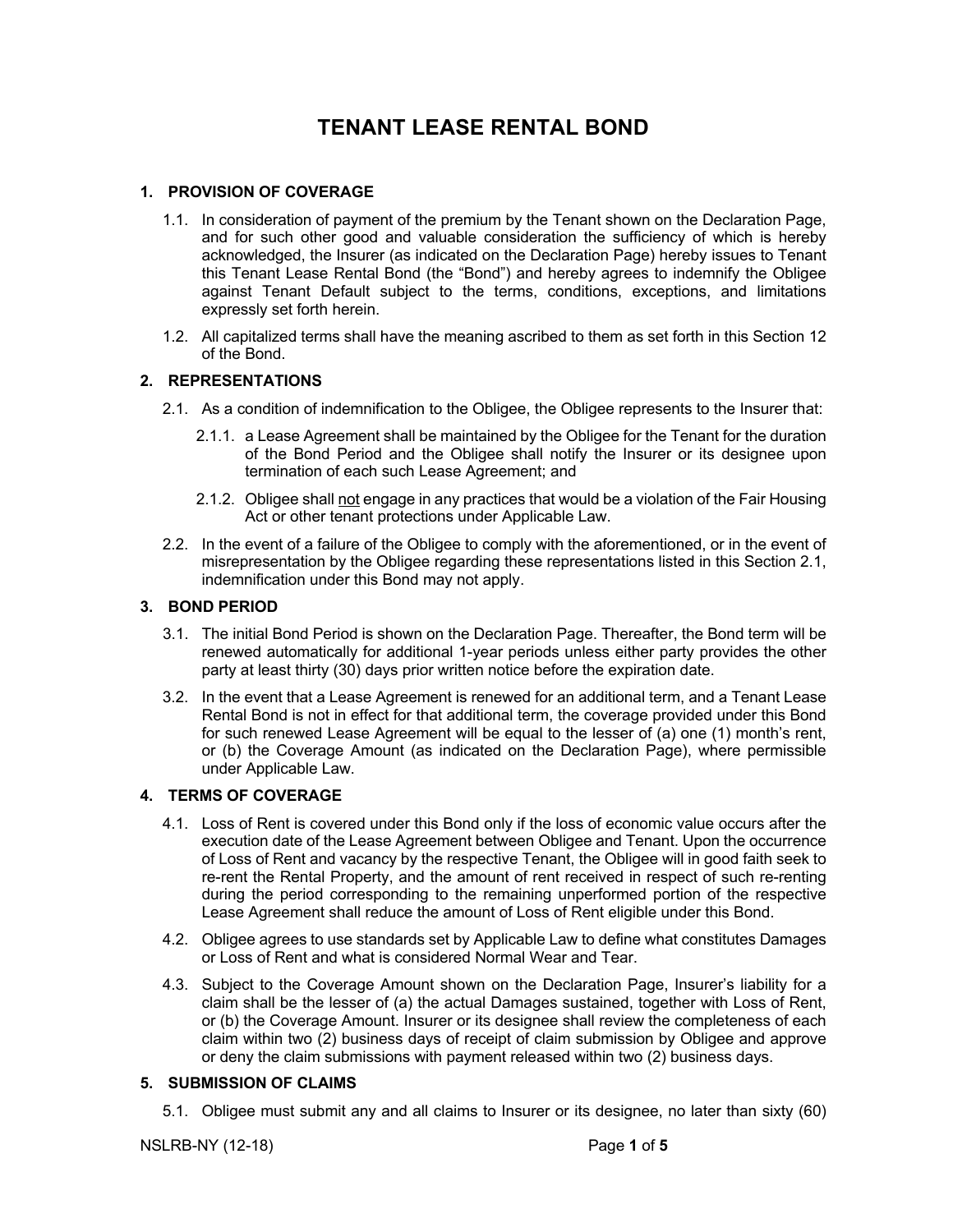days following the effective date of termination of the Bond.

- 5.2. In connection with any claim, the Obligee must provide supporting evidence with and in support of the notice of claim, including but not limited to, photo(s) or invoices in respect of Damages to the Rental Property, copy of Lease Agreement, the relevant excerpt from rental ledger supporting Obligee's claim(s) for loss of economic value in respect of Loss of Rent.
- 5.3. Any Security Deposit held by the Obligee on behalf of a Tenant must first be applied to the payment of Damages and/or the loss of economic value in respect of Loss of Rent in full before a claim for any unrecovered loss of economic value can be successfully made by the Obligee under this Bond.
- 5.4. In the event the Obligee receives monies from the Tenant for Damages or Loss of Rent related to a claim successfully made under this Bond and paid out to the Obligee, the Obligee must return to the Insurer within thirty (30) days a dollar amount equal to the claim proceeds, or portion thereof, that was previously received by the Obligee for the claim.
- 5.5. Claims for loss of economic value in respect of Loss of Rent before the termination of the Lease cannot be reported to the Insurer or its designee unless Loss of Rent is greater than ten (10) days overdue.

#### **6. LIMITATION OF LIABILITY; EXCLUSIONS FROM COVERAGE**

- 6.1. Insurer is not a lease guarantor or co-signer on the Lease Agreement.
- 6.2. Coverage is for indemnification of Damages and Loss of Rent only. The Insurer will not, and will have no obligation to, provide a defense to or defend the Obligee against any claims made, or suits brought, whether such claims or suits are brought by a Tenant (or Tenants) or any third party.
- 6.3. The Insurer will not be liable under any circumstances, and coverage is not included and is specifically excluded hereunder, for any loss caused by, resulting from or related to any of the following:
	- 6.3.1. The Tenant's inability to occupy the Rental Property, to the extent such inability directly results from or is caused by circumstances constituting a constructive eviction, as defined by Applicable Law, regardless of the cause of such constructive eviction.
	- 6.3.2. Personal Property of the Tenant or vandalism to the Rental Property not caused by Tenant.
	- 6.3.3. Any existing or future Property Insurance policy or any other insurance policy in effect between the Obligee and parties not explicitly included in this Bond.
	- 6.3.4. Any loss, the claim for which contains any material misstatement, material misrepresentation or material omission, or involves any act of fraud by the Obligee their partners authorized representatives, employees, temporary employees or leased employees.
	- 6.3.5. Third party damages, including, any damages awarded, including, but not limited to, equitable relief, against the Obligee arising out of or relating to a claim made by a third-party based upon a Tenant's acts or omissions.
	- 6.3.6. Any expenses, fees or costs incurred by the Obligee which are not eligible to be withheld from a Security Deposit.
	- 6.3.7. Damages resulting from Normal Wear and Tear.

#### **7. Examination Of Obligee's Books And Records; Cooperation**

- 7.1. We may examine and audit Obligee's books and records as they relate to this Bond at any time during the Bond Period and up to three years afterward at Insurer's sole cost and expense.
- 7.2. Obligee agrees to provide Insurer with a sample lease agreement at time of execution of

NSLRB-NY (12-18) Page **2** of **5**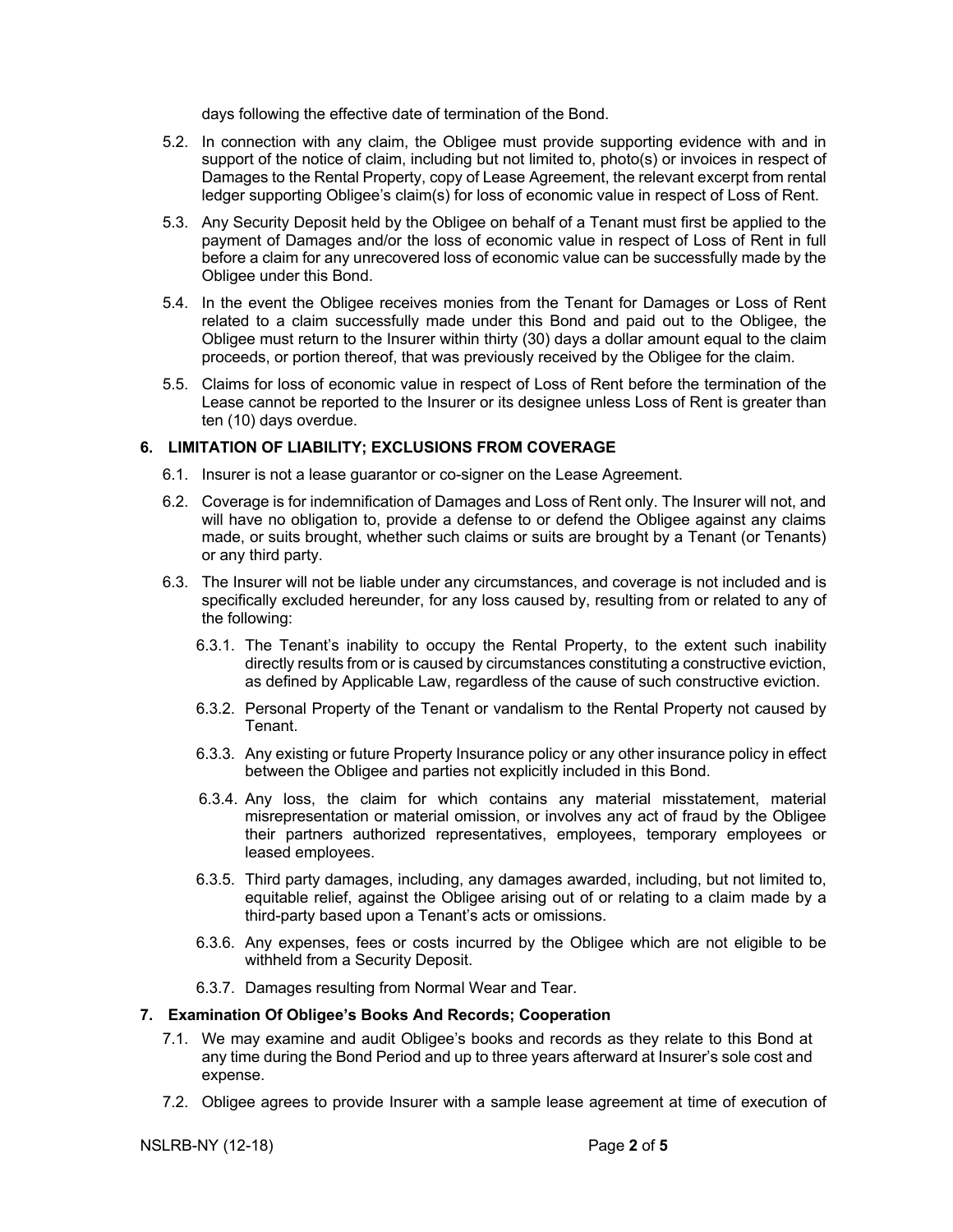this Agreement, including at least annually if revised thereafter, and timely notification to Insurer or its designee of all Tenants' lease terminations.

7.3. Whenever reasonably requested by the Insurer, whether or not a Tenant Default has occurred, the Obligee will cooperate with the Insurer and furnish all written information in the possession of the Obligee or to which the Obligee has access with respect to the Lease, including, but not limited to, all documents, files, computer data or other reasonable information requested by the Insurer upon reasonable notice.

## **8. CHANGES**

8.1. This Bond issued to the Tenant shown on the Declarations page contains all the agreements between Obligee and Insurer concerning the coverage afforded to the Obligee. No provision, term, condition, or requirement of this Bond may be amended, waived altered, modified or otherwise changed, except by an amendment stated in writing duly issued and executed by agreement of the Insurer and Obligee, and made a part of this Bond.

## **9. DISPUTES**

9.1. Any dispute or controversy arising out of or relating to this Bond, or the breach, interpretation or construction thereof will be resolved through an action or proceeding brought in the appropriate New York City or New York State Court located in the county in which the Rental Property is located. Each of the parties hereto hereby expressly waives the right to a trial by jury in any such action or proceeding. Each of the parties hereto hereby further agrees that any action or proceeding in respect of a claim under this Bond must be commenced within two (2) years after such claim is first made and expressly waives voluntarily and relinquishes any and all right to assert or plead a longer period of time within which to assert such a claim or commence a cause of action, whether by reason of a longer period provided by any applicable statute of limitations or other Applicable Law. This Bond will be governed by the laws of the State of New York, without regard to principles of conflicts of laws.

## **10. TERMINATION**

- 10.1. This Bond may be terminated by the Obligee at any time by giving advance notice in writing to the Insurer or its designee.
- 10.2. This Bond shall also terminate concurrently with the termination by any regulatory authority of either party's authority to act in accordance with the terms of this Bond in that state.
- 10.3. Notwithstanding any other provision of this Bond, the Insurer shall have the right in its sole discretion to terminate this Bond upon 30 days advance written notice, if:
	- 10.3.1. without the prior written consent of the Insurer, which shall not be unreasonably withheld, the Obligee permits or agrees to a material change or modification to a Lease Agreement by the Tenant. Notwithstanding the forgoing, in no event shall Obligee require Insurer's consent for Obligee to approve and consent to Tenant's request to sublet all or any portion of Tenant's apartment. Such subletting shall not constitute a material change under this Bond nor shall Insurer have the right to terminate this Bond, or coverage specifically with respect to the enrollment of the Tenant, resulting from any such sublet.
	- 10.3.2. the Obligee has submitted a fraudulent claim to the Insurer or has otherwise breached a material obligation of this Bond.
- 10.4. In no event shall the Insurer's liability exceed the applicable Coverage Amount shown in the Declaration Page for the Tenant with respect to such coverage in effect as of the effective date of termination.

#### **11. NON-WAIVER**

11.1. A failure by a party to exercise any right hereunder, or otherwise waive or condone any delay or failure by the other party to comply with any of the terms or conditions of this Bond shall not constitute a continuing waiver of any such requirement or provision, or any rights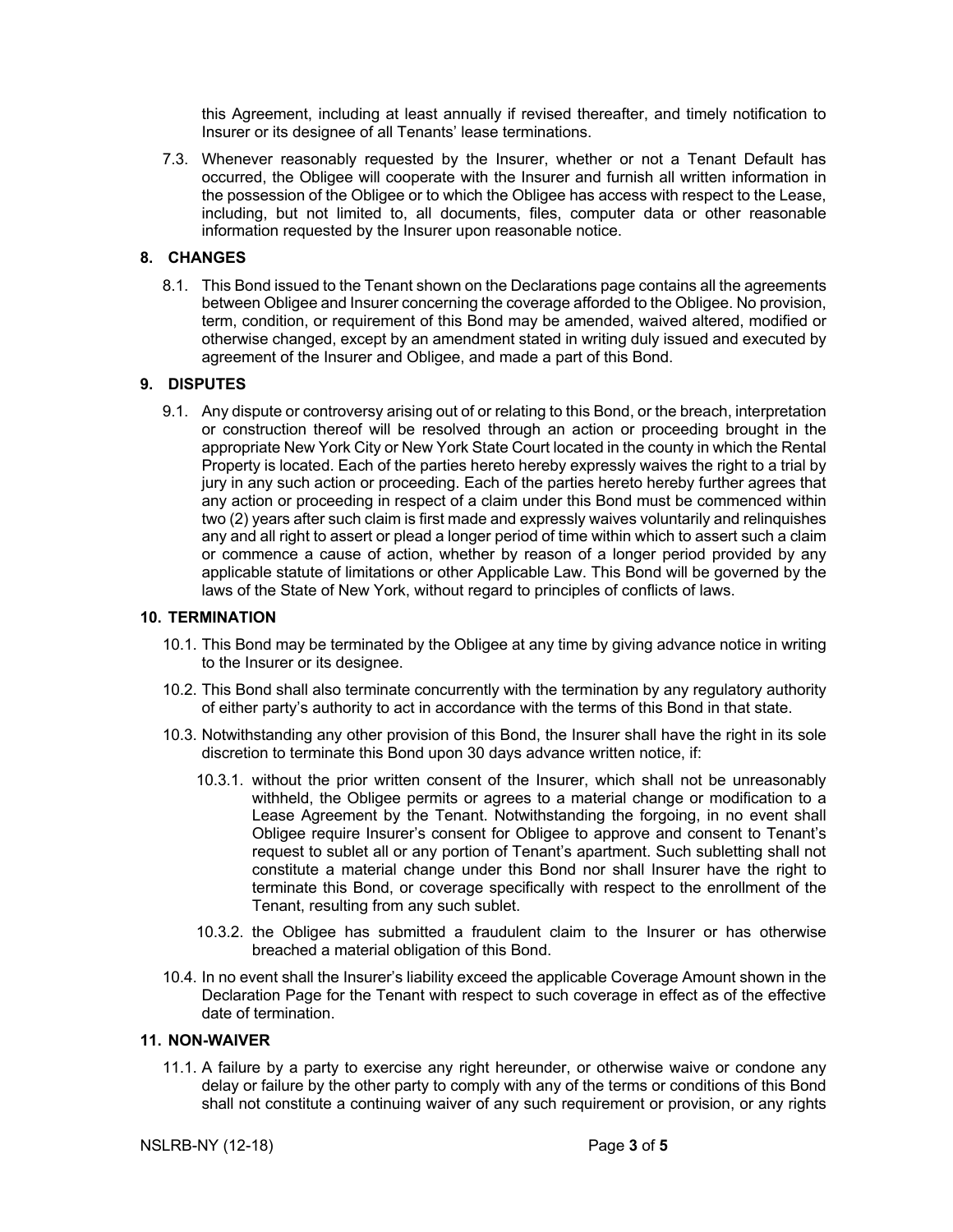of each party hereunder.

#### **12. DEFINED TERMS**

The following capitalized terms shall have the meanings under the Bond as set forth in this Section 12;

- 12.1. **"Applicable Law"** shall mean the state and local landlord-tenant laws in the jurisdiction where a Rental Property is located, governing the rights and responsibilities of, and relationship between a landlord and tenant(s).
- 12.2. **"Coverage Amount"** shall be equal to the amount specified on the Declaration Page.
- 12.3. **"Damages"** shall mean with respect to a Lease Agreement, the amount of damages, loss or costs incurred or expected to be incurred by the Obligee in respect of a Rental Property, as damages that would otherwise be subject to reimbursement by a landlord from a Security Deposit typically posted by a tenant in favor of a landlord and held by or for the benefit of the landlord as permitted by Applicable Law. Damages shall not include any damages, loss or costs for which a landlord would not be permitted by Applicable Law to assert such a claim for recovery from a Security Deposit or for costs that are considered within Normal Wear and Tear.

In the absence of Applicable Law providing a definition for Damages as provided above, Damages shall be defined as physical damage to the Rental Property caused by Tenant, exclusive of damages resulting from Normal Wear and Tear.

- 12.4. **"Insurer"** shall mean National Specialty Insurance Company.
- 12.5. **"Lease Agreement"** shall mean with respect to the Tenant and Rental Property Address identified on the Declaration Page, the written contract between the Obligee and the Tenant(s) specifying the terms under which the Tenant agrees to rent property owned or operated by the Obligee. The Lease Agreement guarantees to the lessee (Tenant) use of the Rental Property and guarantees to the lessor (Obligee) regular payments from the lessee for a specified term.
- 12.6. **"Loss of Rent"** shall mean with respect to a Lease, the amount of lost and unrecovered economic value in respect of a Rental Property measured by and including:
	- 12.6.1 the value of any lost rent;
	- 12.6.2 related costs and cancelation and other penalties; or
	- 12.6.3 expenses incurred or expected to be incurred by the Obligee, that Applicable Law would constitute as "loss of rents" covered by Security Deposits typically posted by a tenant. This includes, but is not limited to, the monthly Rent and other fees and expenses Tenant is required to pay Landlord as Additional Rent under the Lease.

In the absence of Applicable Law providing a definition, Loss of Rent shall be defined as lost and unrecovered rent, related costs and cancelation and other penalties, or expenses arising out of or related to Tenant Default under a Lease Agreement.

- 12.7. **"Normal Wear and Tear"** shall mean and include, but not be limited to: normal postvacancy cleaning or reconditioning of a Rental Property, including carpet, blinds, fixtures, appliances, bathrooms and walls, and normal post-vacancy repairing or reconditioning of such premise's nail holes, painting of walls, and other similar activities.
- 12.8. **"Obligee"** shall mean with respect to a Lease Agreement, the person or entity designated as the landlord under such Lease Agreement, and any successor of such person or entity by virtue of the sale or recapitalization of the Rental Property, provided the Insurer has received notice in writing of the transfer of interest. If the Insurer has not received notice in writing of such transfer, the Insurer's sole obligation hereunder will be to the landlord identified under such Lease Agreement as of the date this Tenant Lease Rental Bond is issued.